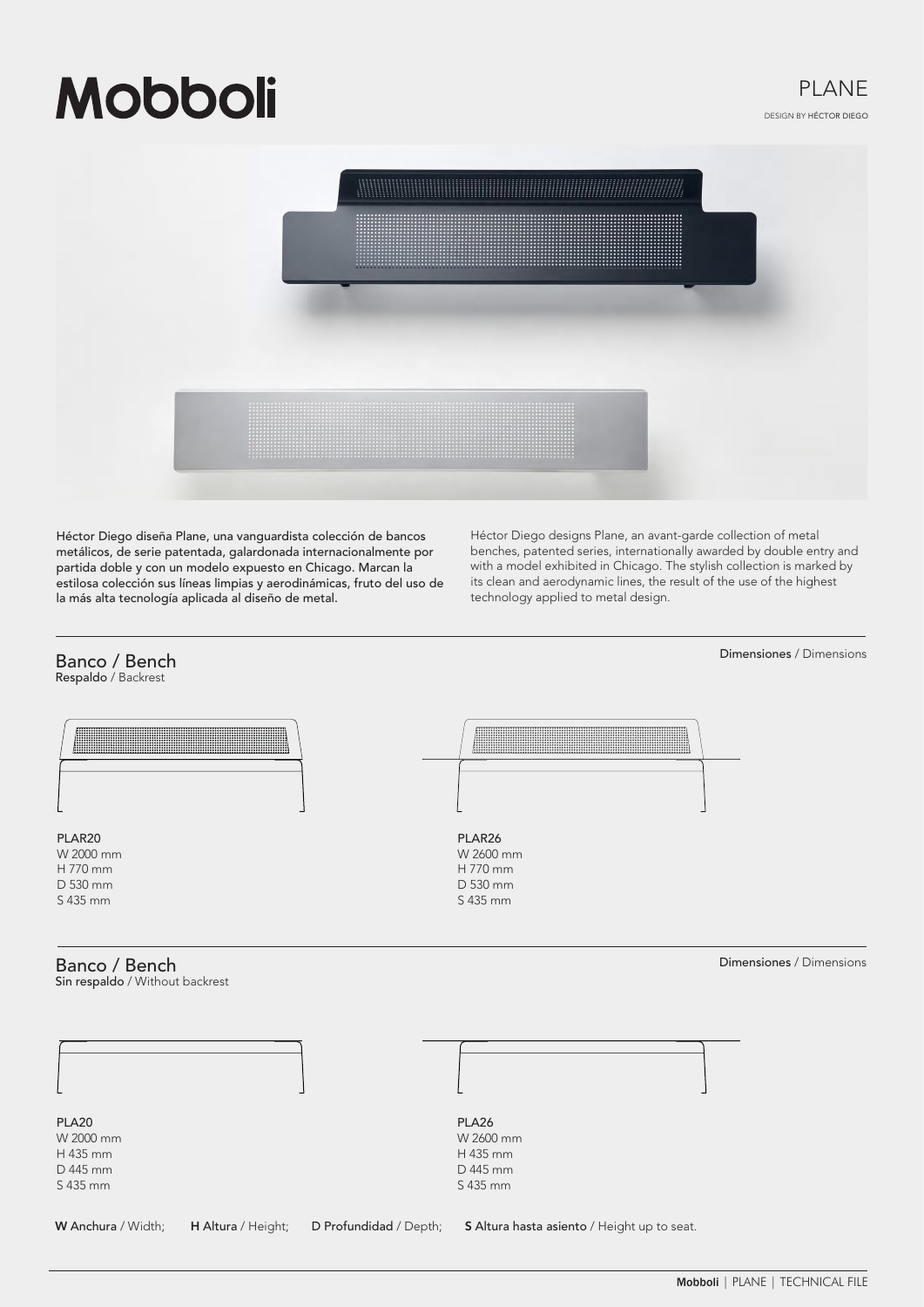## ASIENTO Y RESPALDO / SEAT AND BACK

Fabricado en una sola pieza de chapa de acero de 3 mm de espesor cortada mediante láser con aristas redondeadas exenta de todo tipo de rebabas e irregularidades, y terminaciones de la mas alta calidad. Chapa multiperforada y reforzada con nervadura longitudinal. Asiento disponible sin respaldo con o sin alas laterales; y con respaldo doblado y reforzado en la misma pieza de chapa con o sin alas. Opcion: pieza tapizadas para asiento y para respaldo sobrepuesta sobre la chapa, para espacios interiores.

Manufactured in a single piece of sheet steel 3 mm thick cut by laser with rounded edges free of all types of burrs and irregularities, and finishes of the highest quality. Multi-perforated and reinforced sheet with longitudinal rib.

Seat available without backrest with or without side wings; and with folded and reinforced backrest in the same piece of sheet metal with or without wings.

Option: upholstered piece for seat and backrest superimposed on the sheet, for interior spaces.

## PATAS / TABLE LEGS

Fabricadas en chapa de acero de 6 mm de espesor sin perforar, cortadas mediante láser. Con doblez hacia el interior donde dispone de taladros para fijación al suelo (opcional). Acabado pintura epoxi en una sola pieza y color junto con asiento.

Made of 6 mm thick sheet steel without perforation, laser cut. With fold to the inside where it has holes for fixing to the floor (optional). Epoxy paint finish in one piece and color together with seat.

## ENSAMBLAJE / ASSEMBLY

Patas y asiento soldadas formando una sola pieza sólida y estable (estándar). A petición de cliente, para exportación las patas podrán ir desmontadas y unidas a asiento in situ mediante herraje de ensamble de alta resistencia (ahorro volumen).

Legs and seat welded forming a solid and stable single piece (standard). At the request of the customer, for export, the legs can be disassembled and joined to the seat in situ using high-strength assembly hardware (saving volume).

## ACABADOS DE LAS ESTRUCTURAS METALICAS / METALLIC STRUCTURES FINISHES

#### ESTÁNDAR / STANDARD



## NORMATIVAS Y CERTIFICADOS / REGULATIONS AND CERTIFICATES

Proceso de fabricación bajo certificado de gestión de calidad UNE EN ISO 9001:2015, medioambiente UNE EN ISO 14001:2015. · Ficha de reciclabilidad que contempla el estudio de los menores impactos medioambientales del producto a lo largo de su ciclo de vida.

Manufacturing process under UNE quality management certificate EN ISO 9001: 2015, environment UNE EN ISO 14001: 2015. · Recyclability sheet that includes the study of minors environmental impacts of the product throughout its cycle of life.